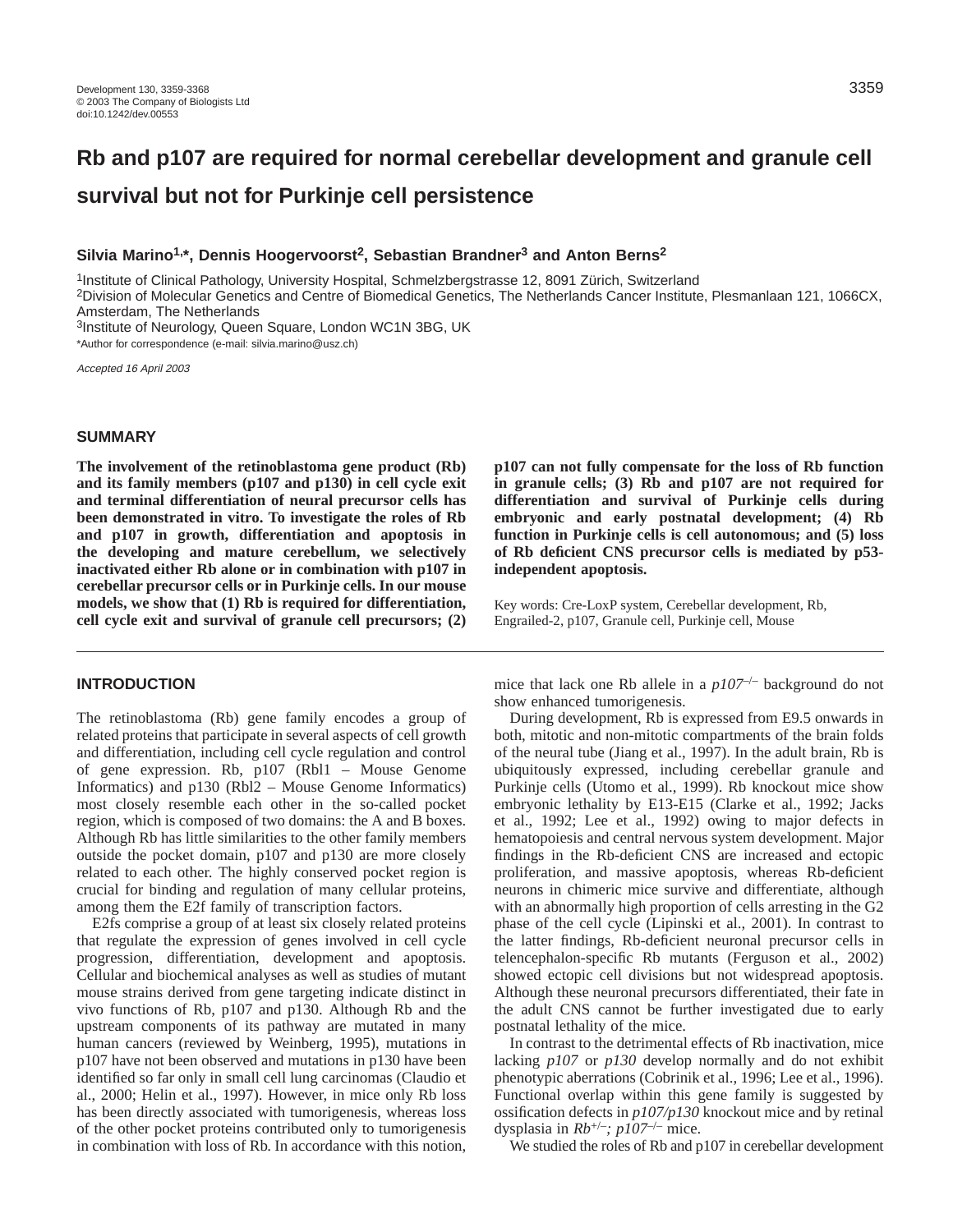#### 3360 S. Marino and others

by conditional inactivation of Rb either in all precursor cells of the cerebellar vermis [line En2cre-22 (Zinyk et al., 1998)] or selectively in Purkinje cells [L7-cre (Marino et al., 2002)] and complemented the experiments by introducing p107 null alleles. We chose the cerebellum to study the roles of Rb and p107 in development, differentiation and cell death, as it consists of a limited number of distinct cell types, and because its development and architectural organization are extremely well documented. The use of a Cre transgenic lines with an expression limited to the cerebellar vermis or to Purkinje cells allows to study even severe effects on growth or cell loss without being lethal.

## **MATERIALS AND METHODS**

#### **Generation and screening of compound mutant mice**

We crossed En2cre mice (line Tg22) with *RbLoxP/LoxP* or *RbLoxP/LoxP; p107*–/– mice in order to obtain compound mutants as shown in Table 1.  $p53^{-/-}$  (*Trp53<sup>-/–</sup>* – Mouse Genome Informatics) mice were used for the rescue experiment. Genotyping was performed according to published protocols (Marino et al., 2000; Robanus-Maandag et al., 1998).

#### **Cell separation**

The cerebellar vermis was dissected from two postnatal day 8 *En2cre*;*RbLoxP*/LoxP and from two *Rb*<sup>*LoxP*/*LoxP* in cold Ca<sup>2+</sup>- and Mg<sup>2+</sup>-</sup> free PBS (PBS-CMF), meninges and choroid plexus were carefully removed. The Percoll gradient separation was performed according to Hatten (Hatten, 1985). Approximately 40,000 cells from each fraction were centrifuged on serial glass slides using a Cytospin machine. Cytospins were dried at room temperature and stored at –20°C. Genomic DNA was extracted directly from the cell suspension according to standard protocols.

#### **PCR analysis of recombination**

PCR analysis of Cre-mediated recombination on the cerebellar cell fractions was performed on genomic DNA using Rb212, Rb18 and Rb19E primers, yielding a 283 bp product for the unrecombined *Rb*LoxP allele and a 260 bp product for the recombined Rb∆19 allele. For details see Marino et al. (Marino et al., 2000).

#### **Analysis of proliferation and apoptosis**

In order to examine the fraction of cells in the cerebellar EGL and IGL that are actively proliferating, P15 littermates were intraperitoneally injected with 50 mg/kg body weight with 5′-bromo-2′-deoxyuridine (BrdU) and killed 4 hours after injection. BrdU was immunohistochemically detected on sections of formalin fixed and paraffin wax-embedded brains (see Histological analysis). Apoptotic cells were detected with the TUNEL assay kit (Roche).

BrdU-positive nuclei and the total number of nuclei were counted in five high power fields separately in EGL and IGL. We counted corresponding areas located in the dorsal vermis (lobule VI and VII) where the phenotypic abnormalities were most prominent owing to the transgenic expression pattern. As the EGL of a wild-type mouse is thinner than the EGL of the mutant (and vice versa for the IGL), we decided to determine the labeling index by counting the number of positive cells and all the cells belonging to the EGL or IGL in a certain visual field (counting grid). The same approach was used for the TUNEL-positive nuclei. The statistical significance of the differences was calculated with the Mann-Whitney (*P*<0.01) and Kruskal-Wallis (χ-square above 20) tests and error bars in Fig. 5 indicate one s.d.

#### **Detection of** β**-galactosidase activity**

Adult brains were dissected out into cold PBS, cooled at 4°C for 5

| Table 1. The number of analyzed mice of different         |
|-----------------------------------------------------------|
| compound genotypes at time points relevant for cerebellar |
| development                                               |

|                                                                 | Age |                |                 |     |     |
|-----------------------------------------------------------------|-----|----------------|-----------------|-----|-----|
| Genotype                                                        | P1  | P <sub>8</sub> | P <sub>15</sub> | P20 | P35 |
| Control                                                         |     |                |                 |     |     |
| $p107^{-/-}$                                                    |     |                | 6               | 5   |     |
| En2 cre; RbLoxP/LoxP                                            |     | 3              | 3               | 3   | 2   |
| En2 cre; RbLoxP/LoxP; p53+/-                                    |     |                |                 |     |     |
| En2 cre; $Rb^{LoxP/LoxP}$ ; $p53^{-/-}$                         |     |                |                 |     |     |
| En2 cre; $Rb^{LoxP/LoxP}$ ; $p107^{+/}$                         |     | 6              | 9               | 3   |     |
| En2 cre; $Rb^{LoxP/+}$ ; $p107^{+/-}$                           |     |                | 3               | 3   | 3   |
| En2 cre; RbLoxP/LoxP; p107-/-                                   |     | 3              |                 |     |     |
| En2 cre; Rb <sup>LoxP/+</sup> ; p107 <sup>-/-</sup>             |     |                |                 |     |     |
| En2 cre; Rb <sup>LoxP/LoxP</sup> ; p107 <sup>+/-</sup> ; p53-/- |     |                |                 |     |     |
| En2 cre; RbLoxP/LoxP; p107-/-; p53+/-                           |     |                |                 |     |     |
| En2 cre; RbLoxP/+; p107+/-; p53+/-                              |     |                |                 |     |     |

Thick lines indicate cerebella with histological abnormalities (no data available for time points with broken lines). In addition to the littermate controls indicated in the table, numerous single mutant mice, such as *En2-cre, RbLoxP/+* or *RbLoxP*/LoxP were analyzed and showed no cerebellar abnormalities.

minutes and sliced coronally or sagittally. The slices were fixed in 4%PFA/PBS at 4°C for 2 hours. The β-galactosidase staining was carried out according to standard procedure.

Sections were paraffin wax embedded and processed as described below.

#### **Histological analysis**

Cytospins were thawed, dried at room temperature and fixed for 10 minutes in 4% paraformaldehyde in PBS. Whole mouse brains were fixed for at least 12 hours in 4% buffered paraformaldehyde. Coronal or sagittal slices were dehydrated through graded alcohols and embedded in paraffin wax. Sections of 4  $\mu$ m nominal thickness were mounted on coated slides and routinely stained with Haematoxylin and Eosin (H&E). Immunohistochemistry for Gfap (polyclonal, 1:300, DAKO), calbindin-D 28K (monoclonal, 1:400 Sigma), parvalbumin (polyclonal, 1:300 Swant, CH), NeuN (Neuna60 – Mouse Genome Informatics) (monoclonal, 1:4000 Chemicon), p27 (polyclonal, 1:400 SantaCruz), BrdU (monoclonal, 1:50 DAKO), TuJ-1 (Tubb3 – Mouse Genome Informatics) (monoclonal 1:20, Abcam) and anti phosphorylated histone H3 (polyclonal,1:200 Upstate Biotechnology) was performed on selected sections. A microwave pre-treatment with 0.01M citrate buffer (pH 6.0) was used for p27, NeuN, anti-phosphorylated histone H3 and BrdU; Proteinase K digestion (20 µg/ml, Roche for 20 minutes at 20°C) was used for calbindin-D 28K. Biotinylated secondary antibodies (goat anti-rabbit and rabbit anti-mouse, DAKO) were used at a dilution of 1:200. Visualization was achieved using biotin/avidin-peroxidase (DAKO) and diaminobenzidine as a chromogen.

## **RESULTS**

## **Region-specific inactivation of Rb during cerebellar development: structural defects, delayed terminal differentiation and loss of specific cell types**

To achieve a region selective inactivation of Rb in the cerebellum that encompassed all cell types during development and in adulthood, we used engrailed2-*Cre* (*En2cre*) transgenic mice (Zinyk et al., 1998). These mice have been shown to express Cre at embryonic day (E) 9.5 specifically in the dorsal mid-hindbrain junction. These mice were crossed to mice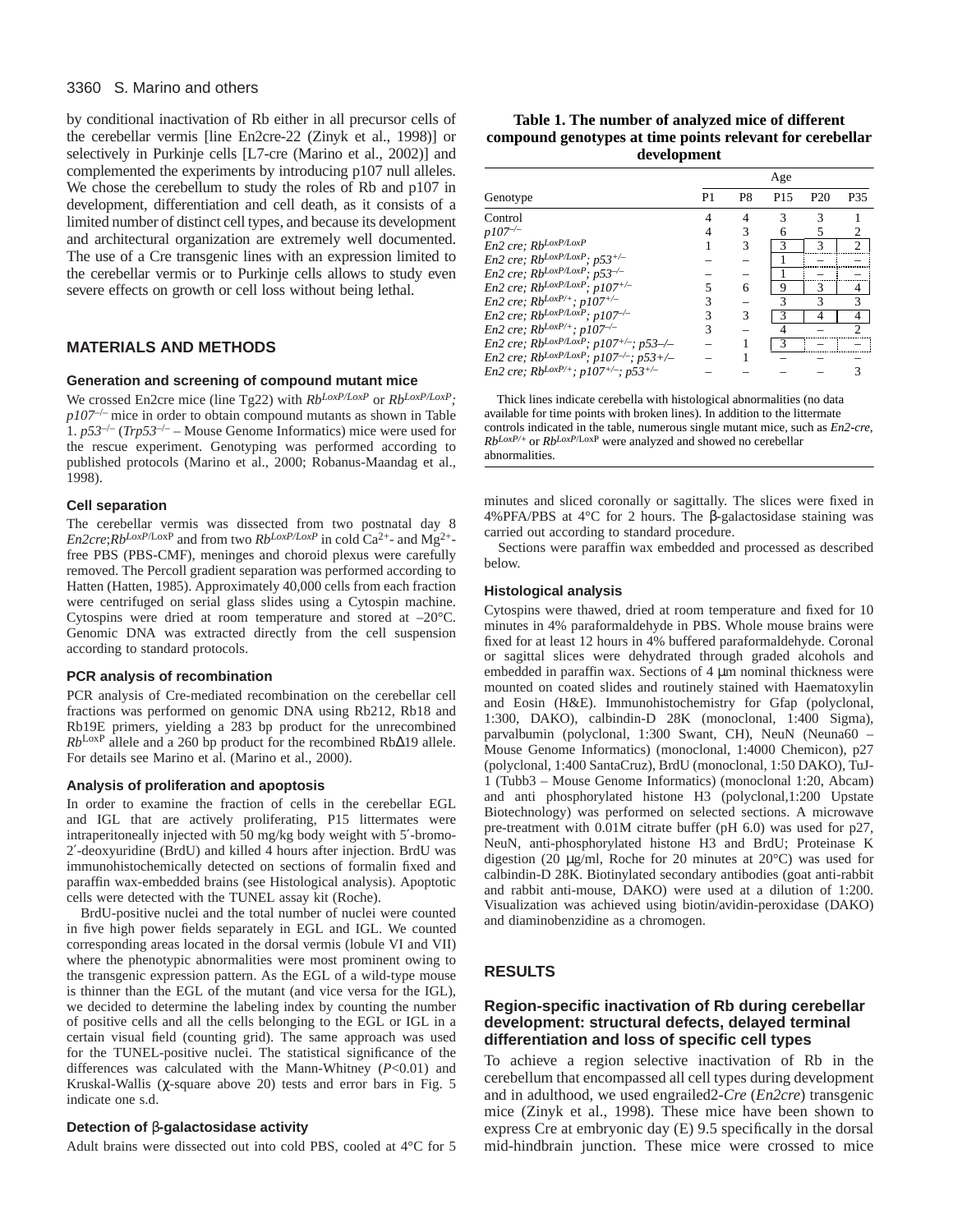**Fig. 1.** Cerebellar phenotype of Rb and Rb/p107 compound mutant mice at P15. Gross appearance of the cerebellum of wild type (A) and mutant (B-D) mice at postnatal day 15. Note the reduced size of the double mutant vermis. (E-H) Hematoxylin and Eosin stained median sagittal sections through the cerebellum of *En2cre; RbLoxP/LoxP* mice (*n*=3) (F) show preserved foliation, but slight reduction of the vermis size and retarded migration of



granule cells (inset, arrows indicate EGL thickness), when compared with a wild-type littermate (*n*=3) (E). A similar, but more pronounced phenotype was observed in the cerebella of Rb/p107 double mutant mice  $(p107^{+/}$ ;  $n=9$ ,  $p107^{+/}$ ;  $n=3$ ) (G,H). Scale bar: 1 mm (100 µm in insets).

carrying conditional Rb alleles (Marino et al., 2000; Vooijs and Berns, 1999). Their recombination results in truncation of the Rb protein that is functionally equivalent to a null allele.

Both *En2cre; RbLoxP/+* and *En2cre; RbLoxP/LoxP* mice were healthy and fertile and showed no indications of cerebellar malfunction. We examined the cerebella of these mice at time points pivotal for cerebellar development (P1, P8, P15) and at days P20, P35 and P180 (6 months, Table 1).

No macroscopic or histological differences between wildtype and *En2cre*; *RbLoxP/LoxP* mice were observed at postnatal days 1 and 8. Although at P15 the outer appearance of mutant brains was not much different from wild type cerebella (Fig. 1A,B), the thickness of the EGL remained greater in *En2cre*; *RbLoxP/LoxP* mice (four or five cells thick, Fig. 1F) when compared with those of wild-type littermates (one or two cells thick, Fig. 1E).

At P20, when the cerebellar cortex has attained its mature structure, it consists of (1) an outer molecular layer with the dendritic arbors of the Purkinje cells, parallel fibers of granule cells, stellate and basket interneurons and processes of the Bergmann glial cells; (2) the Purkinje cell layer and nuclei of Bergmann glia; and (3) an inner layer containing mainly granule cells and few Golgi neurons (Fig. 2A-E). The most striking findings in *En2cre*; *RbLoxP/LoxP* mice were a persistent thin EGL with NeuN negative but TuJ1 (Class III  $\beta$  tubulin) positive granule cell precursors (Fig. 2F,G) still migrating through the molecular layer and clearly reduced thickness and cellularity of the IGL, which was most pronounced in lobules VI and VII (Fig. 2A,F), and far less apparent in lobules I-V and VIII-X. Purkinje cells were instead well differentiated, as estimated by immunostaining for calbindin D 28K (Fig. 2H) and parvalbumin (Fig. 2I), but slightly irregularly arranged and showed moderately enlarged nuclei and somata (Fig. 2H,I). However, parvalbumin staining revealed that the interneurons of the molecular layer, which are the only additional parvalbumin-expressing cells of the cerebellum, were substantially reduced in number (Fig. 2I). The neuronal loss in the IGL was confirmed in the NeuN immunostaining (Fig. 2F) and was accompanied by mild astrogliosis within the IGL (Fig. 2J). At P35, a progressive loss of granule cells led to a mild shrinkage of the vermis, which was particularly pronounced in lobules VI and VII. Purkinje cells, albeit largely preserved

appeared disarranged, occasionally showed enlarged nuclei with abnormal shapes and reduced dendritic arborization. The latter finding probably resulted from the persistent EGL. A brisk widespread astrogliosis was observed in the IGL.

These results suggest that granule precursor cells lacking Rb achieve a proper, though delayed, terminal differentiation, and correctly migrate in vivo during development. However, a fraction of the granule cell population exhibited a short life span and degenerated rapidly. Interestingly, not all cerebellar cell populations were equally affected by Rb depletion. Although the number of granule, basket and stellate neurons was severely reduced, Purkinje cells, though morphologically abnormal, were still present in the adult cerebellum and astrocytes did not appear to be particularly affected by the lack of Rb.

## **Lack of Rb in all cerebellar cell types located in the vermis of En2cre; RbLoxP/LoxP mice**

It could be argued that the survival of Purkinje cells was due to incomplete Cre-mediated recombination and retained Rb expression. We therefore crossed *En2cre* transgenic mice with the *ROSA26* reporter mice (Zinyk et al., 1998) in which Cremediated recombination results in removal of a Stop cassette and transcription of a β-galactosidase gene. *lacZ* expression was found in a region largely corresponding to the vermis (Fig. 3A-C) and immunostaining with calbindin and NeuN confirmed that *lacZ* colocalized in granule neurons and Purkinje cells, respectively (Fig. 3D,E). To exclude that a subpopulation of Purkinje or granule neurons, undetected by β-galactosidase staining, remained unrecombined, we additionally performed cell separation and PCR recombination analysis on cell fractions.

In a two-step Percoll gradient, cerebellar cells were separated according to their size in two fractions and then identified morphologically and immunohistochemically on cytospin preparations (Fig. 3F-H). Fraction 1 contained astrocytes and Purkinje cells (Fig. 3F,G), while Fraction 2 mainly granule cells and granule cell progenitors (Fig. 3H). PCR recombination analysis of both fractions confirmed the absence of unrecombined cells in the vermis of *En2cre*; *RbLoxP/LoxP* mice (Fig. 3I, lanes 5, 6). We therefore conclude that all cells located in the cerebellar vermis are effectively depleted of Rb in *En2cre*; *RbLoxP/LoxP* mice.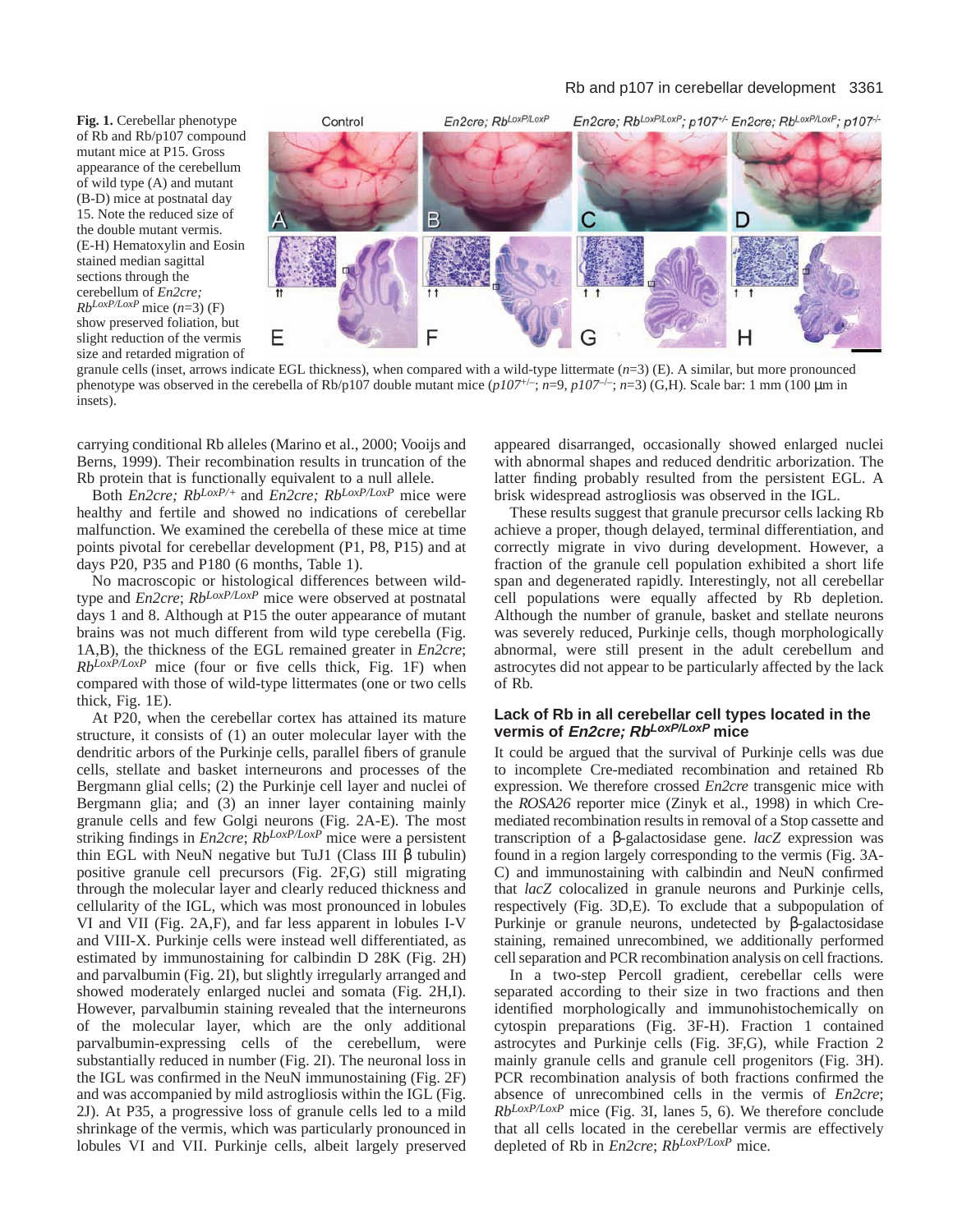#### 3362 S. Marino and others



**Fig. 2.** Analysis of the cerebellar phenotype of Rb and Rb/p107 compound mutant mice. Sagittal sections of wild-type (A-E) (*n*=3), Rb (F-J)  $(n=3)$  and Rb/p107 compound mutant (K-T)  $(p107^{+/}$ ;  $n=3$ ,  $p107^{+/}$ ;  $n=4$ ) cerebella at P20. NeuN immunostaining (A,F,K,P) reveals marked loss of granule cells in the Rb-deficient vermis (F), while additional loss of one or both p107 alleles results in impaired terminal differentiation and in almost complete granule cells loss (K,P). Aberrantly migrating neurons can still be detected by immunostaining for TuJ1 (B,G,L,Q). Inset in B shows expression of TuJ1 in the inner postmitotic, pre-migratory cell population (arrowheads), but not in the outer layers of the EGL in a P8 control mouse. Circles indicate the outer margin of the cerebellar folium. In L,Q, there is still a TuJ1-expressing cell population in the EGL present. Inset in Q shows a higher magnification of TuJ1-expressing cells above the level of dispersed Purkinje cells. Calbindin-positive Purkinje cells (C,H,M,R) are increasingly disarranged with dystrophic dendrites in Rb-deficient (H) and in Rb/p107 double mutants (M,R). Likewise, parvalbumin antiserum stains Purkinje cells (D,I,N,S) but also reveals a loss of interneurons of the molecular layer (arrowheads in D,I). Dystrophic Bergmann glia and an increasing astrogliosis are highlighted by GFAP immunostaining (E,J,O,T). (U-X) Representative drawings of midsagittally cut cerebella with indication of the areas (red square) shown at high magnification in A-T. Scale bar: 100  $\mu$ m in A-T.

## **Impaired terminal differentiation and migration of granule cell precursors lacking Rb and p107**

The pocket protein family member p107 is expressed from E10.5 in the ventricular zone of the neuroepithelium, which contains proliferating neuronal precursor cells (Jiang et al., 1997). p107 is rapidly downregulated when cells undergo terminal differentiation. By contrast, the third pocket protein family member, p130, is expressed at low levels in precursor and mature neurons. In vitro studies have shown that Rbdeficient neural precursor cells exhibit little change in p130 levels but show a marked increase in the amount of p107

protein during neurogenesis (Callaghan et al., 1999; Lipinski and Jacks, 1999), implying that p107 might substitute for Rb in facilitating differentiation.

To assess a possible overlap between Rb and p107 function in the developing cerebellum, we examined the effects of *En2cre* mediated *Rb* inactivation in a *p107*-null background. We crossed *En2cre*; *RbLoxP/LoxP* mice with *p107*-deficient mice (Robanus-Maandag et al., 1998) and obtained *En2cre*; *RbLoxP/LoxP*; *p107*+/–, *En2cre*; *Rb*LoxP/+; *p107*–/– and *En2cre*;  $Rb^{LoxP/LoxP}$ ;  $p107$ <sup>-/-</sup> compound mutant mice (Table 1). Mice hemizygous or nullizygous for p107 do not show CNS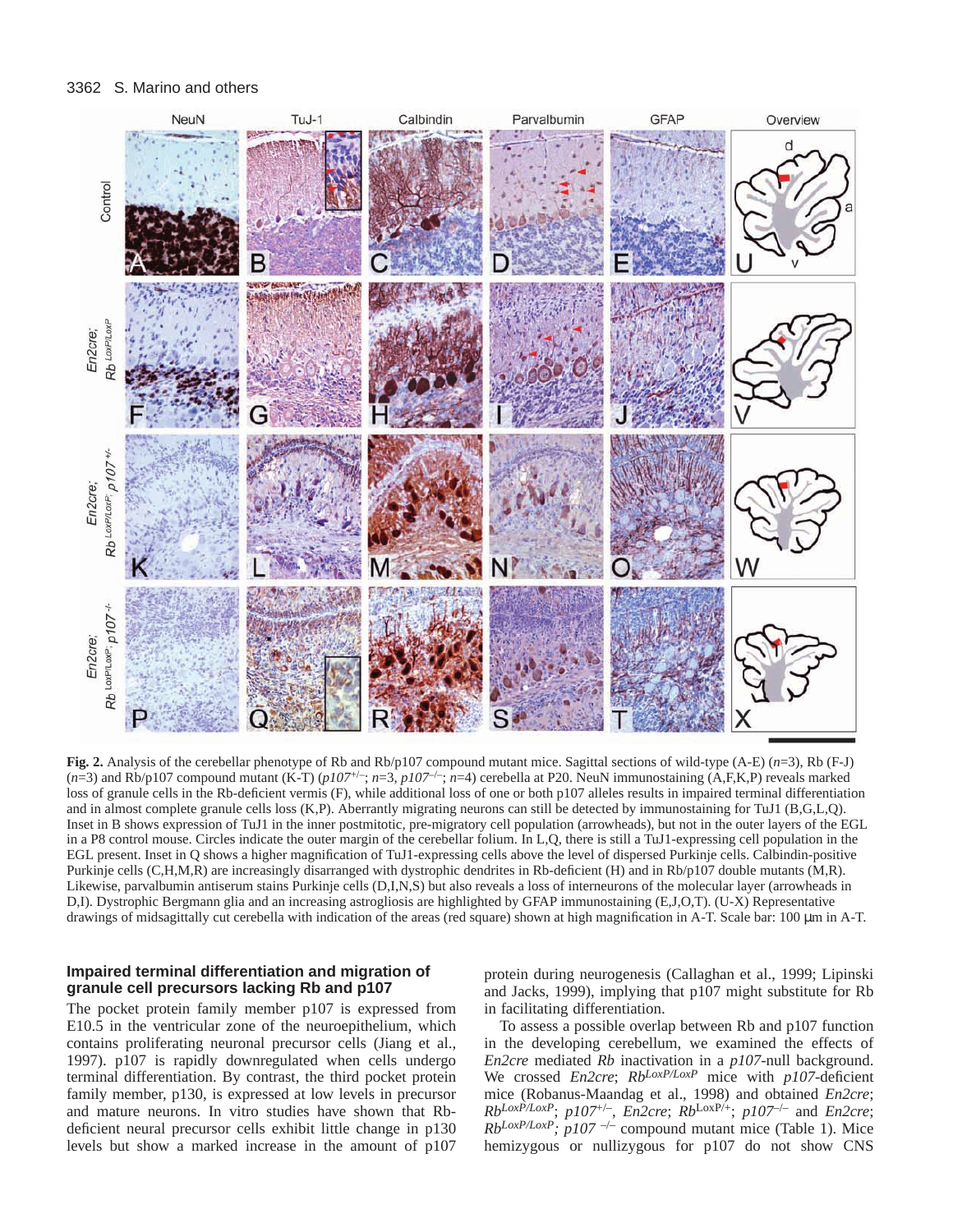**Fig. 3.** Recombination analysis in the vermis of *En2cre; RbLoxP/LoxP* mice. (A,B) Whole-mount β-galactosidase staining of the vermis of *En2cre, ROSA26LoxP* indicator mice shows the area of recombination from outside (A) and after sagittal sectioning (B). (C) Histology of an area corresponding to the red square in B (Nuclear Red counterstaining; EGL, external granular layer; PC, Purkinje cells; IGL, internal granular layer), demonstrating the *lacZ* expression in all areas of the cerebellum. Adjacent sections were immunostained for calbindin (D) or NeuN (E) to confirm the En2cre-mediated recombination in these cell populations. (F-I) PCR analysis of cell fractions obtained from Percoll gradients. Fraction 1 contains larger cells (astrocytes, GFAP immunostaining in F; Purkinje cells, Hematoxylin and Eosin staining in G), while Fraction 2 contains small cells, such as granule cells and granule cell precursors (Hematoxylin and Eosin staining in H). (I) PCR recombination analysis of both fractions shows a 283 bp product representing the floxed allele (primers Rb19E and Rb18) and a 260 bp product of recombined Rb allele (primers Rb212 and Rb18). Genomic DNA extracted from Percollseparated cerebellar fractions of Rb*LoxP/LoxP* and *En2cre;RbLoxP/LoxP* mice were used in lanes 3,4 and 5,6, respectively. Lanes 3 and 5, larger size fraction 1. Lanes 4 and 6, lower size fraction 2. Two controls with partial recombination are shown in lanes 1 and 2.

abnormalities (Lee et al., 1996; Robanus-Maandag et al., 1998). In addition, loss of one Rb allele in the vermis of p107 hemizygous or nullizgous mice (*En2cre*; *Rb*LoxP/+; *p107*–/–) did not result in any abnormality even at 26 weeks of age.

We then obtained mice hemizygous or nullizygous for *p107* in which both Rb alleles were recombined in the vermis (*En2cre; RbLoxP/LoxP; p107*+/–*, En2cre; RbLoxP/LoxP; p107* –/–, Table 1). Both compound mutants developed ataxia between P15 and P20. Macroscopic examination at P15 revealed a severe reduction of the vermis size, which was more evident if both *p107* alleles were lost (Fig. 1C,D). In keeping with the severity of neurological signs and prominence of macroscopic findings, all histopathological abnormalities were more pronounced in *En2cre*; *RbLoxP/LoxP* mice that were nullizygous for *p107* than in those hemizygous for *p107* (Fig. 1G,H).

At P20, *Rb* and *p107* double mutant mice showed highly disorganized cerebellar architecture of the median cerebellar region (Fig. 2). The EGL was still six or seven cells thick and the molecular layer appeared clearly reduced in size (Fig. 2K,P). EGL cells albeit negative for NeuN were clearly positive for the early neuronal marker TuJ1 (Fig. 2L,Q). Purkinje cells were terminally differentiated, as estimated by the observation of their dendritic tree reaching the pial surface in the immunostaining for calbindin (Fig. 2M,R). However, the dendritic arborization appeared shrunk, with stunted to misoriented dendrites (Fig. 2M,R) and the PC bodies appeared to be poorly aligned with substantial loss of laminar distribution. These abnormalities were at least partially due to the presence of the thick EGL and the impaired formation of an IGL. Occasionally, binucleated Purkinje neurons were observed. Focally, clusters of small, NeuN-negative but TuJ1-positive granule cells were detected in the rudimentary molecular layer and intermingled with Purkinje cells. GFAP immunostaining revealed dystrophic



Bergmann glia cells and a marked astrogliosis in the IGL (Fig. 2O,T).

Two weeks later in postnatal development, at day 35, we found a complete loss of granule cells in the IGL, which now mainly contained reactive astrocytes. Surprisingly, Purkinje cells were still preserved, though there was a substantial degree of disarrangement, ballooning of the nucleus and fragmentation of chromatin.

We conclude that p107 can partially compensate for the lack of Rb in promoting differentiation and migration. However, p107 only partially restores normal cell cycle exit. In the absence of Rb and p107, no other pocket protein family member, i.e. p130 or a yet unknown member, takes over the function in granule cells. Instead, Purkinje cell and astrocyte development and differentiation does not appear to be crucially dependent on Rb and p107 function.

#### **Rb and p107 are not required for Purkinje cell differentiation and survival**

Purkinje cells in *En2cre*; *Rb*LoxP/Lox and *En2cre*; *Rb*LoxP/Lox p107 compound mutant mice showed enlarged soma size, thickened processes and bizarre nuclear shape. In addition, they were irregularly arranged, in particular upon loss of p107. Loss of appropriate environment can cause abnormalities in neuronal morphology and may even lead to cell death. To dissect whether the above effects were intrinsic to Purkinje cells or rather a consequence of improper environment, and whether the phenotype could be rescued in an environment expressing Rb and p107, we ablated Rb either alone or in combination with p107 selectively in Purkinje cells. To achieve this, we crossed L7cre transgenic mice (Marino et al., 2002) with  $Rb^{LoxP}$  and with  $p107^{-/-}$  mice to assess the role of Rb and p107 in Purkinje cell development and survival. Neither deletion of Rb alone or in combination with p107 resulted in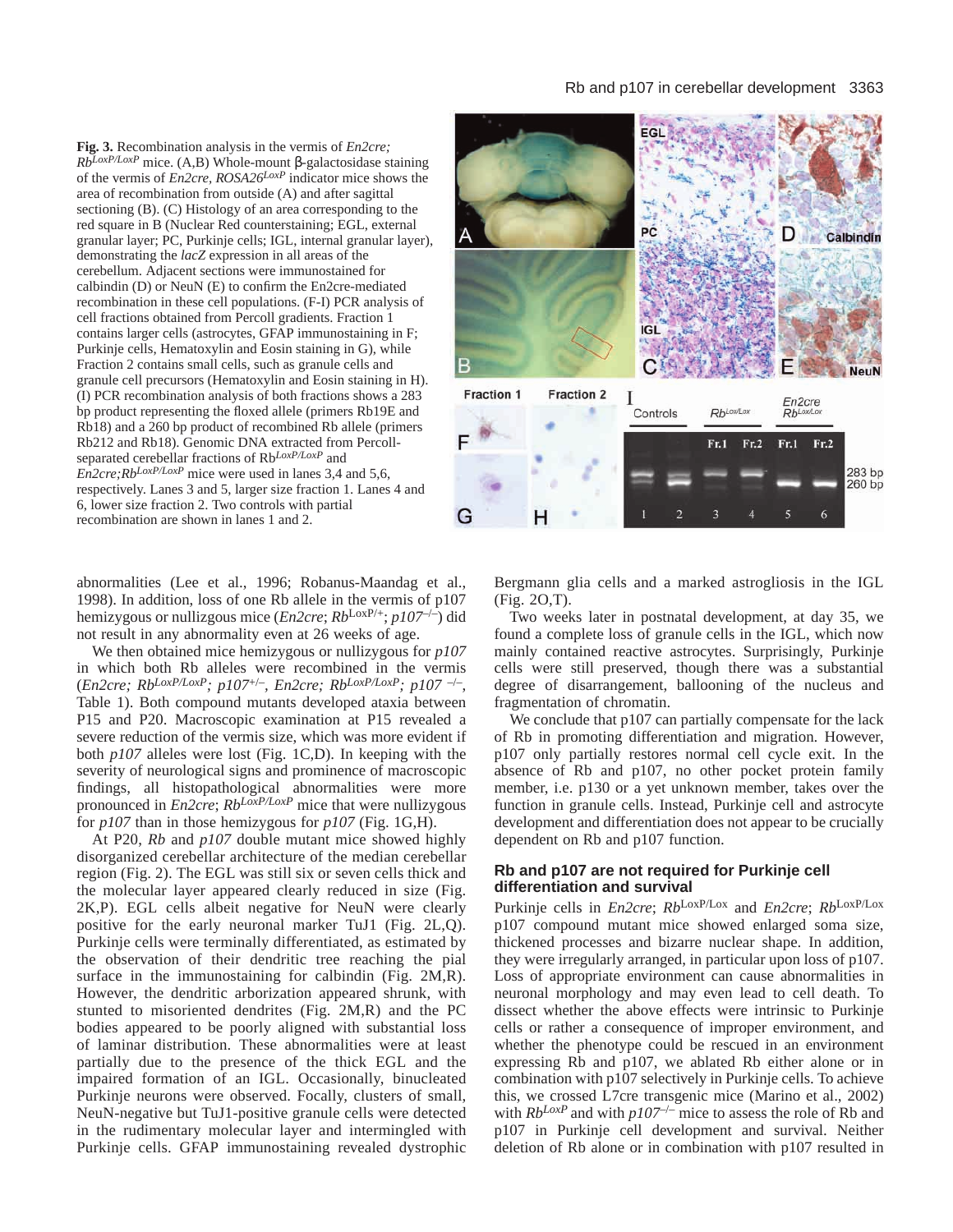

**Fig. 4.** Purkinje cell-specific inactivation of Rb and p107 at P30. Purkinje cells are enlarged, show bizarre nuclei, and are occasionally displaced into the molecular layer (D,G) when compared with control (A). Calbindin staining shows a largely intact dendritic arborization in the molecular layer (E,H), similar to wild-type cerebella (B). The cell cycle inhibitor p27 is accumulated in the nucleus of most Rb- or Rb/p107-deficient Purkinje cells (F,I), when compared with wild-type cells (C). Controls, *n*=2; *L7cre;RbLoxP/LoxP*, *n*=3; *L7cre;Rb LoxP/LoxP*;*p107*–/–, *n*=3. Scale bar: 100 µm in A,B,D,E,G,H; 200 µm in C,F,I.

neurological deficits until 6 weeks of age. Histological examination of three *L7cre*; *Rb*LoxP/Lox and three *L7cre*; *Rb*LoxP/Lox *p107*–/– at postnatal day 20 revealed regular cerebellar architecture and no apparent loss of Purkinje cells when compared with age- and genetic background-matched controls. However, as we did not count Purkinje cells, we cannot exclude a minor cell loss. Purkinje cells were greatly enlarged, occasionally slightly displaced towards the molecular layer and exhibited enlarged nuclei with abnormal shapes, resembling hourglass or kidney (Fig. 4D,E,G,H). These experiments suggest that the Purkinje cell phenotype is largely cell-autonomous and cannot be rescued by adjacent, Rb- and p107-expressing cells. Additionally no delayed differentiation and migration and no abnormal proliferation and apoptosis of granule cells were observed. Therefore, Purkinje cell dysplasia in *En2cre; RbLoxP/Lox; p107*–/– mice is a result of Rb and p107 loss of function, rather than an effect of improper positioning or loss of surrounding granule cells. Moreover the granule cells defects observed in *En2cre; RbLoxP/Lox; p107*–/– mice are not secondary to Purkinje cell abnormalities.

## **Rb and p107 in proliferation and apoptosis in the cerebellum**

First, we assessed the proliferation rate of granule cell precursors lacking Rb or Rb and p107 at postnatal days 1, 8, 15 and 20 by BrdU incorporation. BrdU-positive nuclei are normally present in the granule cell precursors of the EGL up to postnatal day 15 (Fig. 5H) and occasionally in scattered astrocytes of the IGL. Proliferating cells were counted in compound mutants and controls and labeling indexes were calculated. Although there was no difference at P1 and P8, a considerably higher proliferation in Rb mutant cerebella was found at P15 (Fig. 5A,C) and at P20 in the EGL. In the Rb mutant IGL, however, a substantial increase of proliferating granule cells was detected as early as postnatal day 8. In *Rb/p107* double mutant cerebella, these findings were even more pronounced than in Rb-deficient vermis (Fig. 5A,C,E,H). All BrdU staining results were confirmed by immunostaining for phosphorylated histone H3 (data not shown), which has been shown to correlate to chromatin condensation at mitosis (Juan et al., 1998).

We then examined the status of the CDK inhibitor *p27Kip1*, which is part of a cell-intrinsic timer that arrests the cell cycle and initiates differentiation in various cell types (Durand et al., 1998), among them neural cells. p27 expression is inversely correlated to the proliferative status of cells. At P15, wild-type IGL neurons and the inner portion of the EGL showed strong nuclear p27 expression, while granule cell precursors in the outer EGL of the molecular layer were p27 negative (Fig. 5F). Instead, Rb depleted EGL cells of both regions expressed almost no p27 (Fig. 5I) and most of the granule cells that have left the EGL and have migrated towards the IGL were negative, too. As p27 is expressed only in differentiating postmitotic neural precursors, the findings here are in keeping with the observation that Rb-deficient EGL precursors and IGL neurons are still actively and abnormally cycling.

Although granule cells are mitotically active during postnatal cerebellar development, Purkinje cells are among the first neurons to leave the ventricular zone, become postmitotic and migrate to form a temporary plate-structure during cerebellar development between E11 and E13. It has been demonstrated that inactivation of Rb family members in Purkinje cells through a cell-specific expression of a modified T-antigen (Feddersen et al., 1995), which was modified not to interact with p53, leads to ectopic Purkinje cell proliferation and apoptosis. We therefore assessed whether Purkinje cells lacking Rb or Rb and p107 showed abnormal proliferation and apoptosis.

Both, *En2cre*- and *L7cre*-mediated inactivation of *Rb* alone or in a *p107*-null background, resulted in terminal differentiation of Purkinje cells, as estimated by calbindin and parvalbumin expression (Fig. 2H,M,R; Fig. 4E,H), and in normal migration from the ventricular zone of the neuroepithelium and formation of a well-defined monolayer. From P15 onwards, a considerable number of Purkinje cells showed enlarged soma size, bizarre nuclei and occasional fragmentation of chromatin. After BrdU incorporation, single Purkinje cells lacking Rb or Rb/p107 displayed nuclear BrdU staining, whereas BrdU labeling was never observed in Purkinje cells of control littermates. These results were confirmed by staining for phosphorylated histone H3 (data not shown). However, while bizarre nuclei and even occasional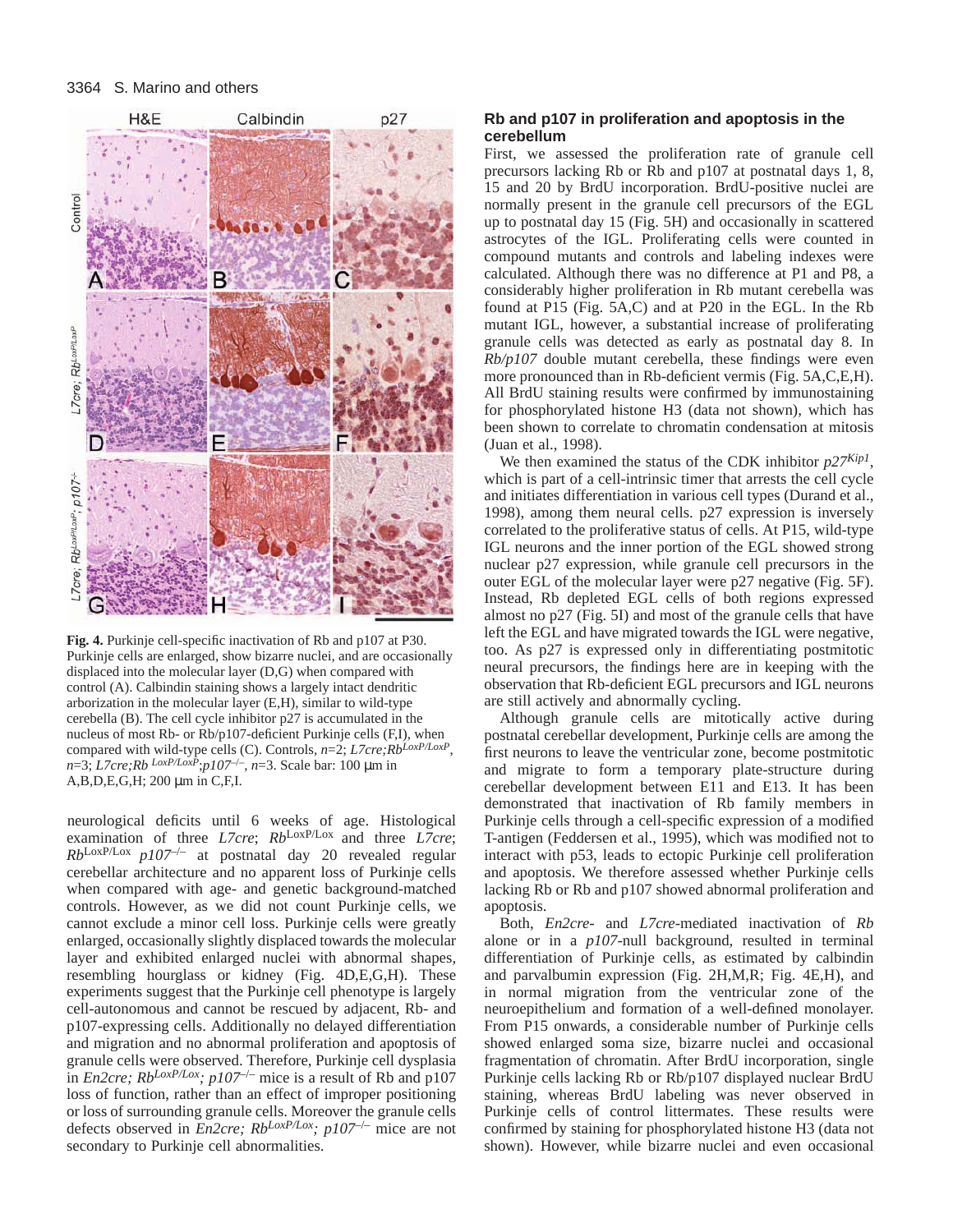

binucleated Purkinje cells were observed, there were no unambiguous cell divisions found. Interestingly, a large fraction of Purkinje cells deficient for Rb or Rb/p107 showed a strong nuclear p27 accumulation, suggesting a mechanism counteracting cell division (Fig. 4F,I).

Cerebella of wild-type and *Rb/p107* double mutant mice were indistinguishable in size, morphology and proliferation rate at P1, but reduction in size and architectural abnormalities became obvious at P15 (Fig. 1), indicating that the cell reduction takes place before complete development of the cerebellum. To assess granule cell death, we performed the TUNEL assay on cerebellar sections at P1, P8, P15 and P20. At P1 and P8, few apoptotic cells were seen in the still actively proliferating EGL and in the postmitotic IGL of wild-type mice. No difference in apoptotic rate was detected in double mutant cerebella mice at P1 but increased by P8. To quantify and compare the results, positive nuclei in EGL and IGL layers were separately counted and labeling indexes were calculated. A trend towards a slightly higher apoptotic index was observed at P8 but did not reach statistical significance. At P15, however, a dramatic increase of the apoptotic rate occurred in the vermis deficient for Rb or Rb and p107 (Fig. 5B,D,G,J; Fig. 6B). Most

#### Rb and p107 in cerebellar development 3365

**Fig. 5.** Proliferation and apoptosis in cerebella lacking Rb or Rb/p107 at P15. Proliferation (assessed by incorporation of BrdU) in the EGL (A) and IGL (C) is increased in the Rb- and p107-deficient vermis, but is counterweighted by an increased apoptosis rate in the vermis deficient of Rb and Rb/p107 (B,D). Proliferation and apoptosis were most pronounced if both Rb and p107 alleles were lost. Asterisks indicate that the value is significantly different from control value ( $P < 0.01$  for all values). (D) There is no statistically significant difference between *En2cre; RbLoxP/LoxP; p107*+/– (purple bar) and *En2cre; Rb*<sup>LoxP/LoxP</sup> (red bar). Standard deviations  $(\pm 1 \text{ s.d.})$ are indicated by error bars. (E,H) BrdU labeling of P15 wild-type (E; arrows indicate proliferating cells in the EGL) and Rb/p107 double mutant (H) illustrated the markedly increased proliferation in the broadened EGL and in the IGL. The cell layers in the double mutant (H) are indicated (EGL, external granular layer; PCL, Purkinje cell layer; IGL internal granular layer). Red circles indicate the inner border of the presumed IGL, which would normally form the cerebellar white matter. The cell cycle inhibitor p27 is expressed in cells of the inner EGL, in most migrating and IGL neurons (F). The outer p27-negative EGL region is broadened in Rb/p107 double mutant cells (red arrow in F indicates the layer that is one or two cells thick; arrows in I indicate the broadening of the p27-negative outer EGL). Likewise, a substantial proportion of migrating and IGL neurons are p27 negative (arrows, I). As indicated by the graphs (B,D), there is also significantly increased apoptosis in double mutant (J) compared with wild-type (G) vermis. Arrow in G indicates a single TUNEL-positive cell. Scale bar: 100  $\mu$ m.

positive cells were found in the inner half of the EGL and in the IGL (Fig. 5J; Fig. 6B). Similar apoptotic rates were found up to P30 when the granule cell loss was almost complete. Although differentiation still occurred in granule cells lacking Rb, the majority of these cells failed to exit cell cycle and underwent apoptosis within in the inner region of the EGL or after migration towards the IGL. The additional lack of p107 accelerated and aggravated the process.

In contrast to the massive apoptosis of granule cells, there was no noticeable Purkinje cell apoptosis in *L7cre* or *En2cre* Rb/p107 compound mutants. To assess the effect of long-term inactivation of pocket proteins in Purkinje cells, we kept *En2cre; RbLoxP/LoxP; p107*–/– and *L7cre; RbLoxP/LoxP* mice for 4 and 6 months, respectively. Inactivation of Rb and p107 in the vermis resulted in a complete loss of granule cells, a brisk astrogliosis but only mild reduction of Purkinje cells. Likewise, long-term ablation of Rb selectively in Purkinje cells resulted in mild cell loss and subtle rarefication of the dendritic arborization.

These results indicate that Purkinje neurons achieve terminal differentiation in the absence of Rb or Rb and p107. Like granule cells, Purkinje neurons incorporated BrdU and expressed markers that suggest cell cycle activity well beyond the time they should have become postmitotic, though this did not elicited programmed cell death, as was the case in granule cells.

# **Apoptosis of ectopically proliferating granule cells lacking Rb is not p53 mediated**

Cell death in Rb mutant embryos has been shown to be p53 dependent in the developing central nervous system (Macleod et al., 1996) and in the lens (Liu and Zacksenhaus, 2000; Morgenbesser et al., 1994). To determine whether apoptosis of abnormally proliferating, terminally differentiated granule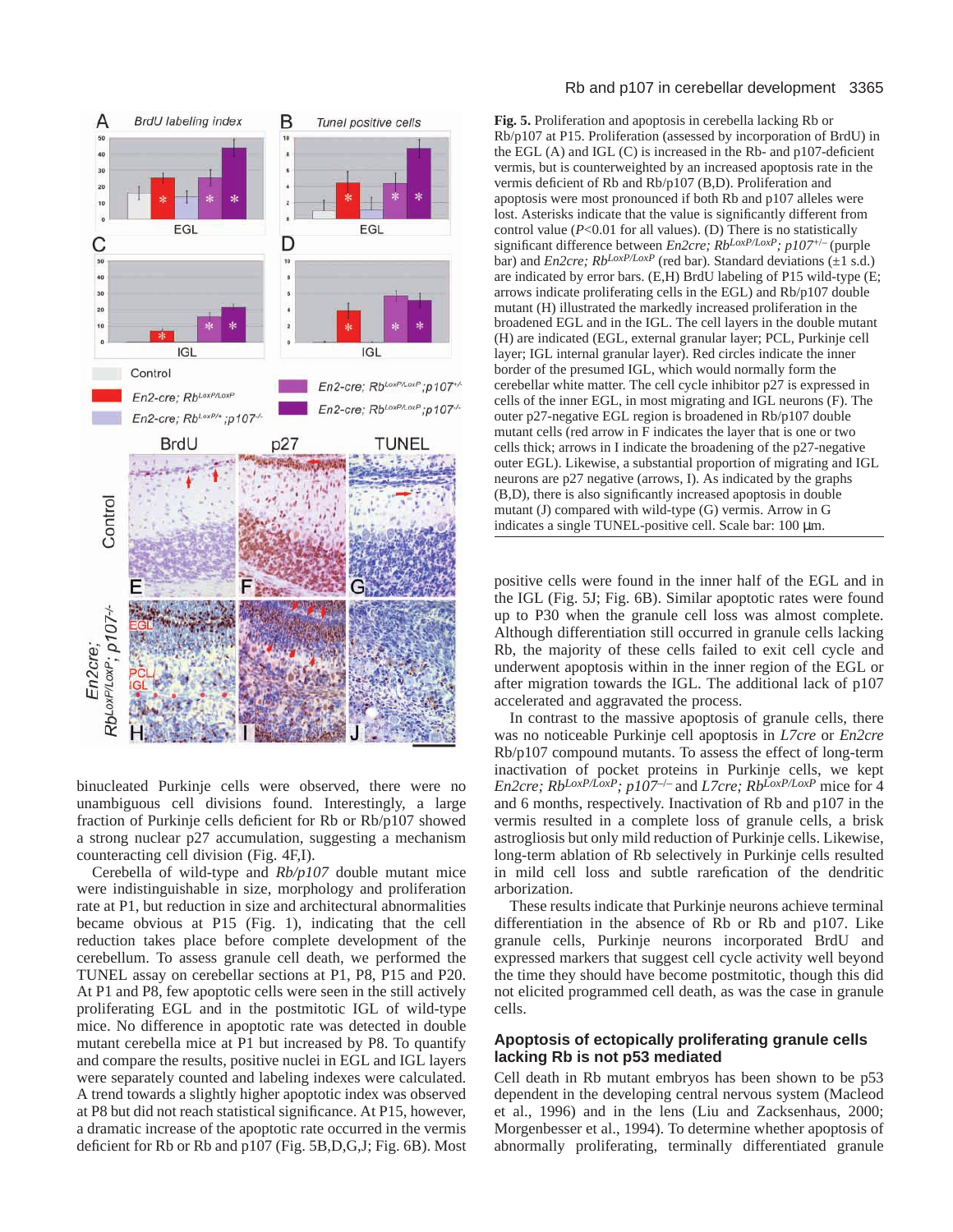

neurons lacking Rb is dependent on p53, we generated animals lacking Rb in cerebellar precursor cells and hemizygous for p107 in a  $p53^{-/-}$  background (*En2cre; Rb*<sup>LoxP</sup>/LoxP</sup>; p107<sup>+/-</sup>;  $p53^{-/-}$ ) and examined the cerebella at postnatal day 15, a time point characterized by a brisk apoptosis in *En2cre; RbLoxP/LoxP; p107*+/–. The percentage of TUNEL-stained nuclei as well as the percentage of BrdU-labeled cells in the EGL and IGL of compound mutant mice was similar to that in *En2cre;*  $Rb^{LoxP/LoxP}$ ;  $p107^{+/}$  mice (Fig. 6). The structural and morphological abnormalities observed in double mutants were comparable with single mutant mice. Similar results were obtained when comparing proliferation and apoptotic labeling indexes in postnatal day 15 cerebella of *En2cre; RbLoxP/LoxP* and *En2cre; RbLoxP/LoxP; p53*–/– mice (Fig. 6 and data not shown). We conclude that loss of p53 function does not suffice to rescue Rb deficient neural precursors from apoptosis. This is important in light of previous evidence showing that apoptosis is p53-dependent in the CNS of developing *Rb*–/– embryos (Macleod et al., 1996). Our results demonstrate the critical contribution of p53-independent pathways in apoptosis occurring in the developing central nervous system after Rb loss.

# **DISCUSSION**

The best-characterized role of the pocket proteins is the regulation of the cell cycle, which is mainly exerted through their interaction with the E2f family of transcription factors (reviewed by Harbour and Dean, 2000)). A function in protecting cells from apoptosis and in induction of differentiation during development has emerged from the phenotypic analysis of *Rb*–/– embryos (Clarke et al., 1992; Jacks et al., 1992; Lee et al., 1992). The impaired development of the central nervous system of *Rb*–/– embryos is characterized by lack of cell cycle exit, elevated apoptosis and failure to attain a fully differentiated state (Lee et al., 1994). Thus far, the analysis has been limited to E13-15 embryos, which also showed severe defects in fetal liver function, suggesting that the CNS phenotype might have been precipitated by the defect in hematopoiesis. Studies in chimeric mice have shown a normal contribution of  $Rb^{-/-}$  ES cells to the CNS, suggesting rescue through paracrine mechanisms (Maandag et al., 1994; Williams et al., 1994) although cerebellar granule neurons and Purkinje cells were showing morphological abnormalities and



cell loss. Recently, conditional inactivation of Rb in forebrain precursor cells showed that Rb deficient neurons are able to survive, leading to enhanced neurogenesis and increased telencephalic size (Ferguson et al., 2002). However, early postnatal lethality of this conditional mutant has limited the further analysis of the fate of these cells. In vitro studies suggest that cortical neural precursor cells lacking Rb show delayed terminal mitosis but full differentiation and survival in vitro (Callaghan et al., 1999).

To study the role of Rb and p107 in cerebellar development, we inactivated *Rb* or *Rb/p107* either in precursor cells of the vermis region or selectively in Purkinje cells. As our mouse models were not limited by postnatal death, we were able to dissect the role of Rb and p107 in development, differentiation and survival of all cerebellar cell populations.

We show that cerebella lacking one *Rb* allele and both *p107* alleles were indistinguishable from control littermates: cell cycle proteins were upregulated in proliferating cells located in the outer zone of the EGL, whereas cells in the inner zone of the EGL have stopped DNA synthesis and started differentiation and migration towards the IGL as it is the case in wild-type mice. This was paralleled by upregulation of cell cycle inhibitors, such as p27 (Miyazawa et al., 2000). By contrast, the lack of Rb resulted in several cell cycle abnormalities in granule cell precursors, which were even more pronounced if one or both *p107* alleles were lost. The cell cycle marker p-histone H3 was expressed throughout the entire EGL, which was reflected by an increased BrdU incorporation rate, while the expression of the cell cycle inhibitor p27 was reduced in these cells, suggesting that Rb and Rb/p107 deficient EGL cells cannot properly exit the cell cycle. The presence of IGL neurons (as indicated by the continued expression of TuJ1) expressing proliferation markers and incorporating BrdU can be explained by the inability of Rb-deficient granule cell precursors to switch to a postmitotic state. However, BrdU incorporation and expression of cell cycle markers in these granule cells might as well represent an unscheduled re-entry into cell cycle before death as described by (Herrup and Busser, 1995). Our results clearly show that loss of Rb function is detrimental for controlled differentiation, cell cycle exit and survival of cerebellar granule cell precursors, and that a single functional *Rb* allele is sufficient to impose a completely normal phenotype to the cerebellum of the mutant mice even in the complete absence of p107.

An essential involvement of Rb in the terminal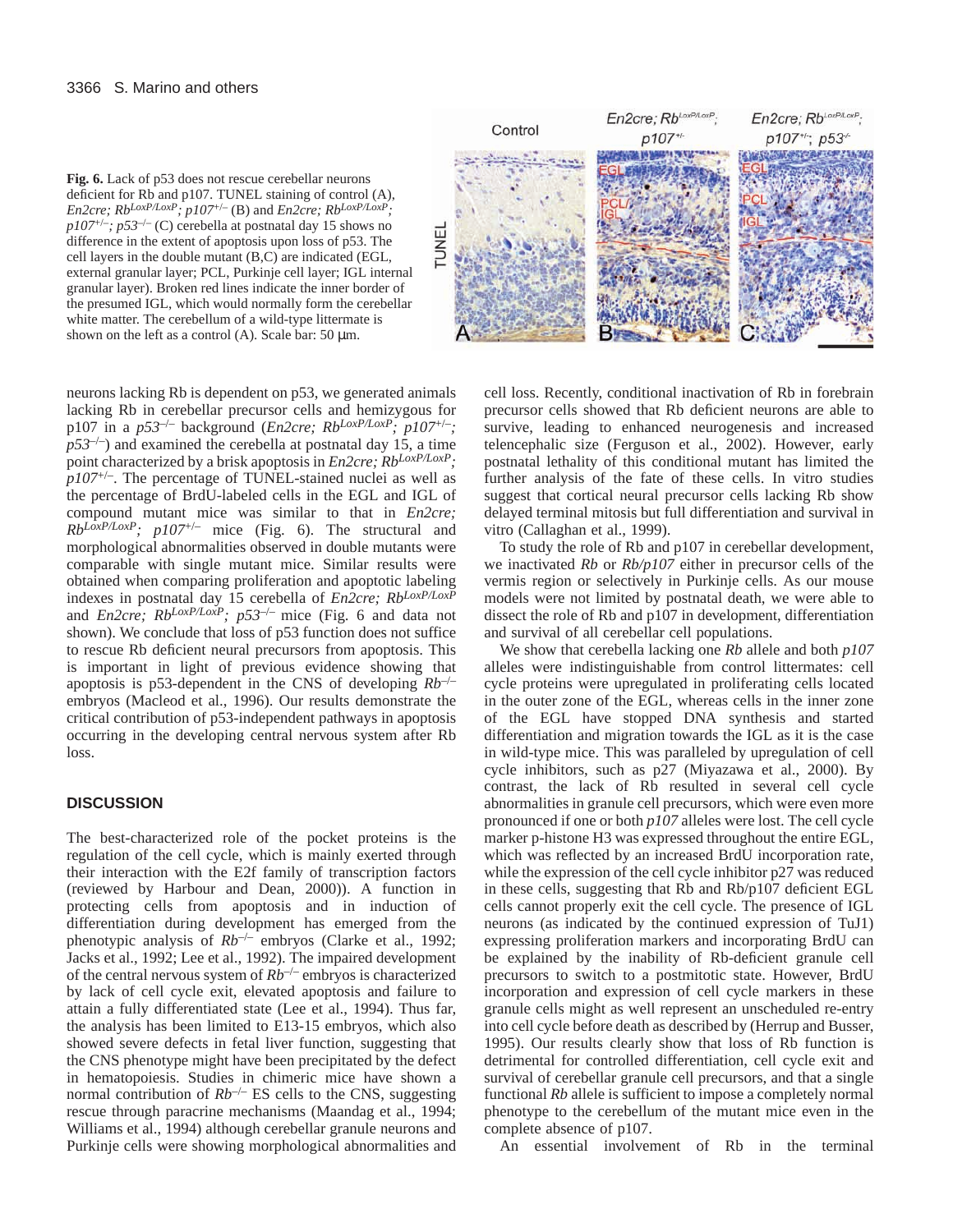differentiation process of these precursors, as has been described for myoblasts (Novitch et al., 1999) and adipocytes (Classon et al., 2000), seems unlikely because differentiating granule cells express mature neuronal markers (our data) (Ferguson et al., 2002). The lack of expression of mature neuronal markers described by Lee et al. in *Rb*–/– embryos might have been caused by secondary neural precursor damage as a result of the severe defects in hematopoiesis (Lee et al., 1992). Callaghan and co-workers have suggested that p107 might substitute for Rb function to facilitate differentiation in vitro, as they detected enhanced levels of p107 but not of p130 during neurogenesis in studies with Rb-deficient neural precursor cells (Callaghan et al., 1999). In agreement with these findings, we report here that p107 does show activities that overlap with those of Rb in promoting cell differentiation and migration of granule cell precursors in compound mutant mice. However, at physiological levels, p107 by itself is incapable of commanding exit from the cell cycle. Purkinje cells and astrocytes instead are terminally differentiating even in the absence of both Rb and p107.

Forced proliferation of terminally differentiated neurons by the absence of Rb has been shown to induce apoptosis in embryos in vivo and in cultured cells in vitro. Most likely, this is mediated by the de-repression of promoters by the loss of bound Rb/E2f complexes and increased levels of free E2f, leading to upregulation of E2f-dependent promoters. Among those are several key regulators of apoptosis, such as APAF1, caspase 3 and caspase 7 (Muller et al., 2001). We show here that the function of Rb in protecting cells from apoptosis in the CNS is cell type specific. Although granule cells are forced into programmed cell death, Purkinje cells and astrocytes do not undergo apoptosis. Purkinje cells not only achieve terminal differentiation and properly migrate in the absence of Rb, but a considerable number of them also survive complete loss of granule cells. Interestingly, transgenic mice expressing, in Purkinje cells, a modified T antigen  $(T_{147})$  that inactivated all members of the pocket protein family but did not interact with p53 not only showed cell cycle re-entry but also apoptosis of these neurons (Feddersen et al., 1995). As we have specifically inactivated Rb and p107, but not p130, it might be speculated that p130 can protect Purkinje cells from apoptosis, unless the T antigen mutant exerts other functions that produce apoptosis.

How can the striking difference between granule neurons and Purkinje cells in response to lack of Rb and p107 be explained? First, Purkinje cells differentiate much earlier during development, while granule cells first migrate from the rhombic lip onto the surface of the cerebellar anlage and form the EGL, where they proliferate and migrate inwards. It is therefore possible that proliferative effects mediated by loss of Rb and p107 are counteracted by other signals during Purkinje cell development, but not during the phase in which EGL precursors should exit cell cycle.

Second, it is possible, that downregulation of p27 by Rb family members is more effective in granule cell precursors than in differentiated Purkinje cells. In contrast to wild-type Purkinje cells, which were only occasionally clearly immunopositive for p27, most Rb- or Rb/p107-deficient Purkinje cells accumulated nuclear p27. Instead, granule cell precursors in the EGL and IGL neurons are negative or weakly positive for p27, in keeping with the observation that Rb upregulates p27 in an osteosarcoma cell line (Alexander and

Hinds, 2001). It is therefore conceivable that upregulation of p27 (and possibly other functionally related cell cycle regulators) prevents Purkinje cells from uncontrolled entry into the cell cycle, while EGL precursor cells continue cycling and eventually undergo apoptosis. Absence of p27 results in delayed maturation and prolonged proliferation of EGL precursors (Miyazawa et al., 2000). In line with these findings, we observe that lack of Rb and p107 correlates with reduction of p27 expression and results in a broadened EGL with increased and prolonged EGL proliferation (Fig. 5I). However, considering the established pro-apoptotic role of p27, suppression or lack of p27 alone cannot explain the propensity of EGL neurons that Rb and p107 to undergo apoptosis.

Purkinje cells have been shown to provide trophic support for granule cells and to stimulate the proliferation of EGL cells mainly through the sonic hedgehog/patched/Gli1 signaling pathway (Wallace, 1999). Indeed, analysis of mice with cerebellar defects, among them the 'staggerer' mouse (Herrup and Mullen, 1979a; Herrup and Mullen, 1979b), the lurcher mouse (Caddy and Herrup, 1991) and the L7-ADT mouse (Smeyne et al., 1995), have shown that the degeneration of Purkinje cells during embryonic or early postnatal development leads to secondary loss of granule cells.

However, Purkinje cells differentiate and survive in mice lacking granule cells such as the weaver mutant or *Math1* (*Atoh1* – Mouse Genome Informatics) knockout mice (Ben-Arie et al., 1997). In accordance with these observations, we show here that even substantial loss of granule cells does not affect Purkinje cell viability during postnatal cerebellar development. Moreover our experiments clearly show that the dramatic granule cell loss observed in *En2cre; RbLoxP/LoxP; p107*–/– is cell-autonomous.

Apoptosis occurring during lens (Morgenbesser et al., 1994) and early CNS development (Macleod et al., 1996) in *Rb*–/– embryos has been shown to be p53 dependent (Pomerantz et al., 1998). However, programmed cell death occurring outside the CNS, for example in the dorsal root ganglia of the *Rb*–/– embryos, was shown to be p53 independent. Likewise, in our setting apoptosis in the *Rb*- and *Rb/p107-*deficient cerebellum cannot be rescued by inactivating p53. This finding demonstrates an important contribution of p53-independent apoptosis pathways in the Rb deficient CNS as it has been shown in other mouse models for granule cell death such as the lurcher mouse (Doughty et al., 2000).

In summary, our results suggest that Rb and p107 are essential for granule cell development and differentiation, while Purkinje cell differentiation and survival does not rely on Rb/p107 function. Rb/p107-deficient granule cells undergo apoptosis by a p53-independent pathway and their loss during postnatal cerebellar development does not affect Purkinje cell survival.

We are grateful to Alexandra L. Joyner for making the *En2cre* mice available to us, to Hein te Riele for providing the p107 knockout mice and to Nikos Tripodis for help with the statistical analysis. This work was supported in part through a grant of the Swiss Cancer League (KFS 1082-9-2000) to S.M., by the Schweizerischer Nationalfonds (31-64266.00) to S.M. and S.B., and through a grant of the Dutch Cancer Society (KWF) to A.B. While performing parts of this work, S.M. was a recipient of a Marie Curie Research Fellowship of the European Community (ERBFMBICT972620). This work is dedicated to the memory of S.M.'s father.